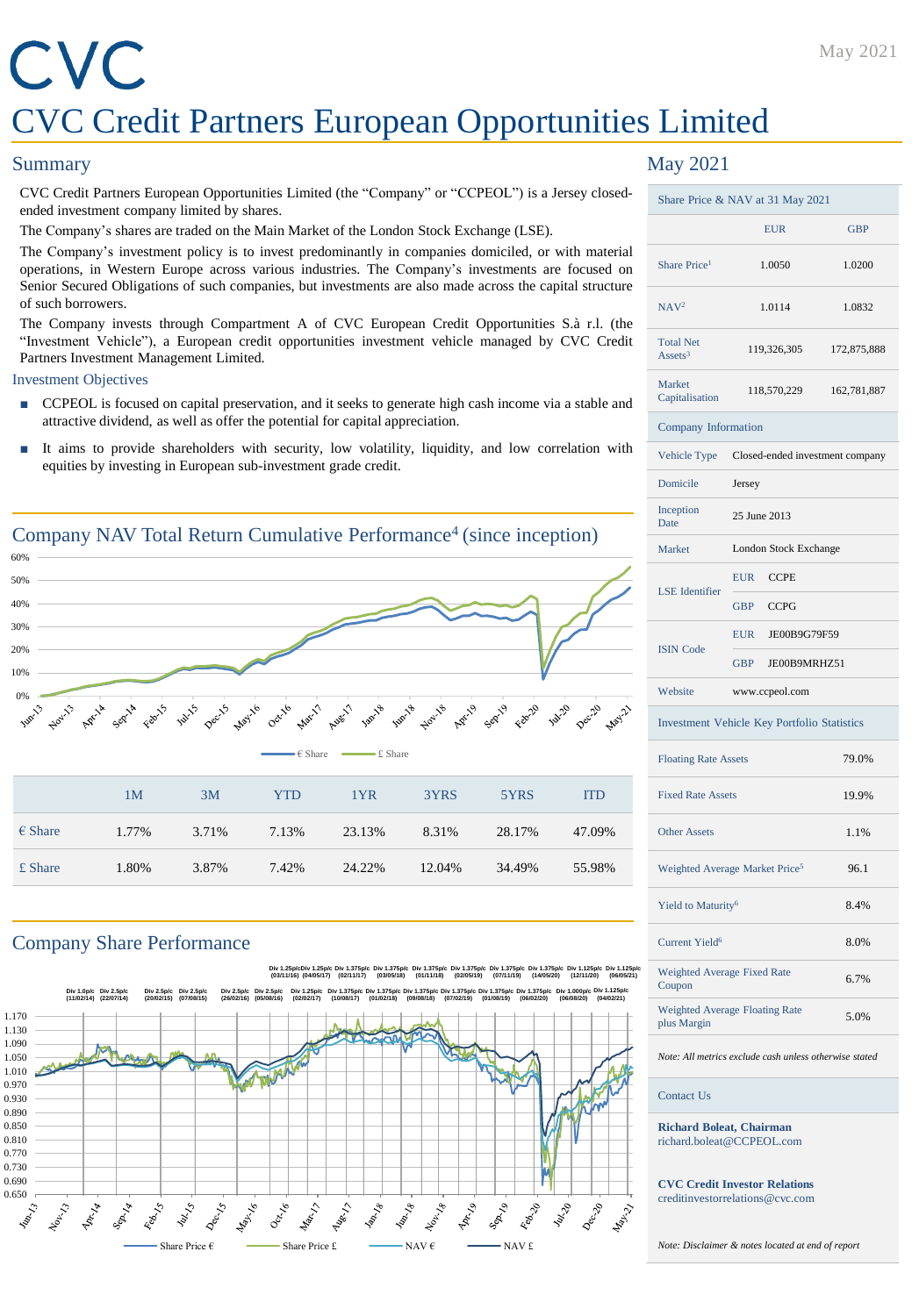# CVC CVC Credit Partners European Opportunities Limited

## Portfolio Manager



**Pieter Staelens** Managing Director *19 years experience* Pieter joined CVC Credit in 2018. Pieter joined from Janus Henderson Investors in London where he was involved in various High Yield strategies and a credit long/short strategy. Prior to this, Pieter was at James Caird Asset Management, CQS, Remus Partners and Bear Stearns. Pieter is a graduate of the Université Catholique de Louvain in Belgium. He also holds an MSc in Finance, Economics and Econometrics from the Cass Business School and an MBA from the University of Pennsylvania.

## Market and Portfolio Commentary

Equity markets showed higher volatility during May, in particular during the first half of the month. This was driven by concerns over inflation and potential tapering by central banks. The April CPI numbers in the US came out well ahead of expectations. The year on year print came out at 4.2%, ahead of every economists' estimate on Bloomberg, and the highest number since September 2008. In parallel PMI data published during the month supported a healthy economic momentum, opening the debate for potential tapering. This dynamic created volatility in the equity markets but also led to investors switching between fixed rate to floating rate debt instruments. For now, central bankers maintained their view that the high inflation data points we're seeing are transitory in nature and hence they don't see the need to change monetary policies in the near term.

### *European Sub Investment Grade Highlights*

Total loan issuance during the month of May was €9.8bn, compared to €3.5bn in May 2020. The average new issue spread was E+378.9 (4.01% yield to maturity), which was broadly in line with last month at E+379.3 (3.97% YTM). The year-to-date ("YTD") issuance now stands at €63.32bn, considerably more than the  $630.56$ bn issuance we saw in the first five months of 2020. On the High Yield side, we saw  $69.2$ bn of bond issuance during the month, bringing YTD issuance to €60.18bn. a

The Credit Suisse Western European Leveraged Loan Index, hedged to Euro, was at 0.42% for the month, which brings YTD returns to +2.59%. Cyclicals (+0.52%) again outperformed defensives (+0.32%). CCCs returned +1.77% while BBs returned 0.21% during the month. As at the end of May, the 3-year discount margin on the index was 408bps. The Credit Suisse Western European High Yield Index, hedged to Euro, was up 0.30% for the month bringing YTD returns to  $+2.59\%$ .

Within the performing book, the month of May was characterized by robust primary market activity, which resulted in the addition of new names to the book as well as the refinancing of certain existing positions. During the month, across the portfolio, five individual performing names launched and completed successful refinancing transactions. We participated in the new issue component of a number of these deals. However, in some instances we were inclined to accept prepayments, which was generally a function of tight pricing on the new debt. We re-deployed this capital into more attractively priced opportunities. In addition to refinancing transactions, we saw three existing names tap the primary market for incremental financing. Lastly, we added three new names to the performing book in both primary and secondary markets, expanding the funds diversification across accretive opportunities. Our primary market participation was funded partly by paydowns that have either occurred or will occur in the near term, as well as through the right-sizing of certain existing positions at attractive levels. As of May close, performing credit (including cash) was 43.4% of the portfolio, trading at a weighted average price of 100.0 and a YTM of 4.3%, whilst delivering a 4.3% cash yield to the portfolio

The credit opportunities book continues to be a diligent focus of the team, from screening new opportunities to adding new names and managing existing risk. During the month, we added one new name to the book in the unsecured debt of a US-based physician staffing provider. Additionally, we sourced risk in two existing positions; in one instance, we topped up at a discount, while adding risk in the second name ahead of an earnings report. Both names were introduced to the book as new names earlier this year. Away from trading activity, we saw several existing discounted positions experience significant price appreciation throughout the month. This was driven by buying activity in the secondary market, as well as operational outperformance at each of these high-conviction portfolio companies. Within the structured finance book, we participated in the add-on of an existing equity position upon a deal reset, offering attractive risk-adjusted returns at a discount. As of May close, credit opportunities was 56.6% of the portfolio, trading at a weighted average price of 93.2 and a YTM of 8.6%, whilst delivering a 7.3% cash yield to the portfolio

Across the entire portfolio, as of May month end, the weighted average market price was 96.1, trading at a YTM of 8.4%, and delivering 8.0% cash yield (on a levered basis) versus a weighted average price of 93.6, YTM of 7.0% and cash yield of 6.6% as of December 2020. Floating rate instruments comprised 79.0% of the portfolio. Senior Secured 81.2%. The portfolio had a cash position of -1.3% (including leverage) with leverage at 1.3x assets

The fund continues to be well-positioned heading into the summer months. Across both performing and credit opportunities books, Q1 2021 performance at our portfolio companies continued to show operational strength as economic recovery persists. We remain focused on rising input prices and our portfolio companies' pricing power across all applicable industries. The fund continues to significantly outperform relevant benchmarks, and we feel confident in our positioning for both current income and capital appreciation heading into the end of Q2 2021.

*<sup>a</sup> Source: LCD, an offering of S&P Global Market Intelligence - June 2021*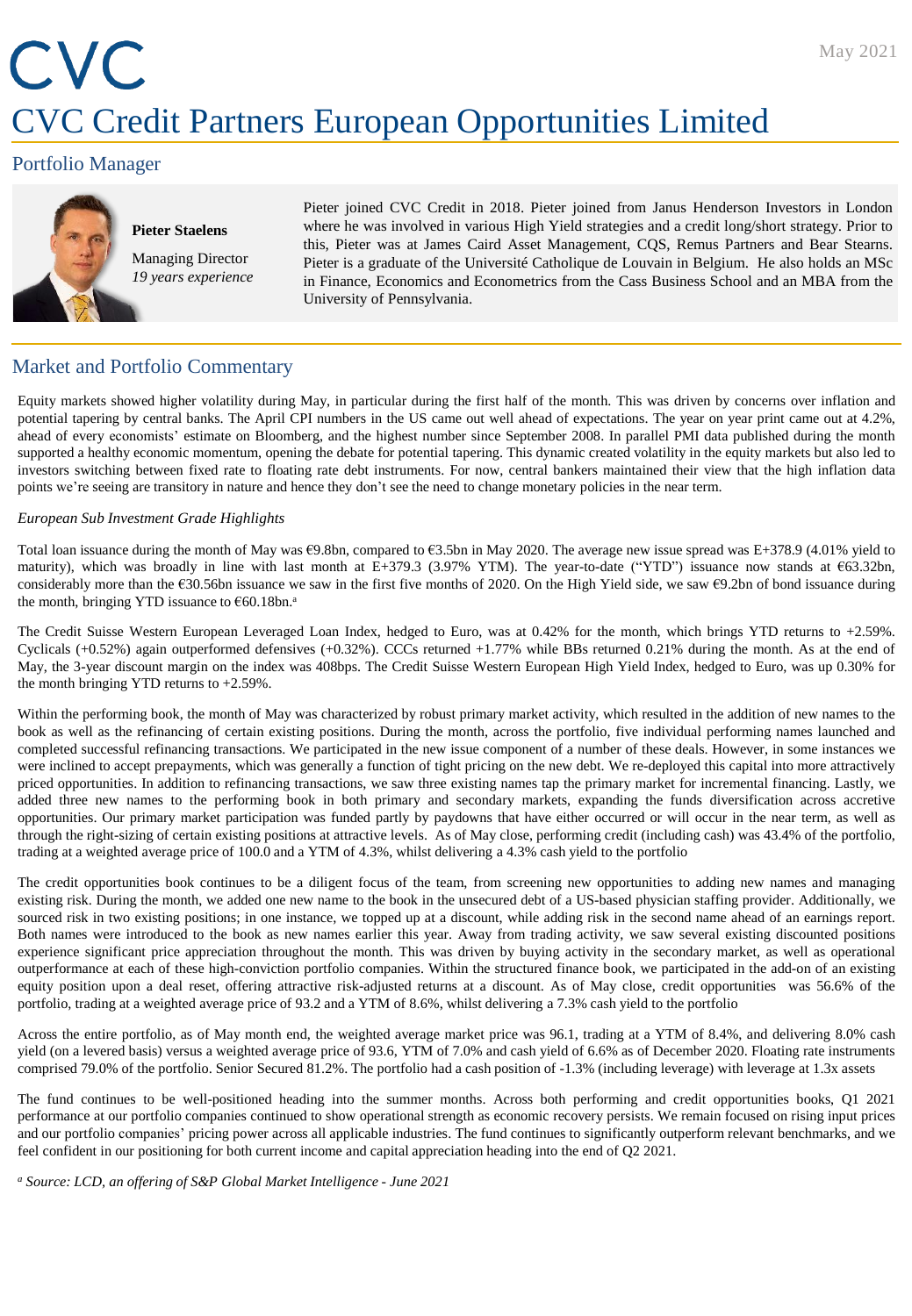# CVC

# CVC Credit Partners European Opportunities Limited

## Investment Vehicle Portfolio Statistics<sup>3</sup> as at 31 May 2021

| Top 5 Issuers |                   |                                        |                |
|---------------|-------------------|----------------------------------------|----------------|
| <b>Issuer</b> | % of Gross Assets | <b>Industry</b>                        | Country        |
| Doncasters    | 4.3%              | Diversified/Conglomerate Manufacturing | United Kingdom |
| Concordia     | 4.0%              | Healthcare & Pharmaceuticals           | United Kingdom |
| Colouroz      | 3.5%              | Chemicals, Plastics and Rubber         | Germany        |
| Civica        | 3.3%              | Electronics                            | United Kingdom |
| <b>ECG</b>    | 2.5%              | Leisure                                | France         |



# Look Through Reporting6,8 as at 31 May 2021

| <b>Rating Exposure</b> |                                      |                   |       |
|------------------------|--------------------------------------|-------------------|-------|
| Rating                 | Average Spread Duration <sup>9</sup> | MV(E)             | MV(%) |
| <b>BB</b>              | 6.51                                 | 12.8m             | 3%    |
| B                      | 4.07                                 | 270.5m            | 64%   |
| <b>CCC</b>             | 3.05                                 | 99.3m             | 24%   |
| <b>NR</b>              | 4.53                                 | 39.1 <sub>m</sub> | 9%    |
|                        | <b>Interest Rate Exposure</b>        |                   |       |
| <b>Type</b>            | Duration                             | MV(E)             | MV(%) |
| Floating               | 0.14                                 | 333.2m            | 79%   |
| Fixed                  | 3.34                                 | 84.0m             | 20%   |
| Other                  | 0.00                                 | 4.4 <sub>m</sub>  | 1%    |

| <b>FX</b> Exposure |        |       |  |
|--------------------|--------|-------|--|
| Currency           | MV(E)  | MV(%) |  |
| <b>EUR</b>         | 263.9m | 63%   |  |
| <b>GBP</b>         | 65.9m  | 16%   |  |
| <b>USD</b>         | 91.8m  | 22%   |  |

### **Notes & Assumptions:**

The sum of the market values may be larger than the NAV due to the effect of the leverage facility

• All duration and yield calculations are based on assets outstanding to maturity (no call or amortisation assumptions)

• Duration is calculated using the DURATION function in Excel, and includes approximations for interest rate duration for floating rate assets

• Rating is based on the average corporate rating from S&P and Moody's

• Certain assets such as CLO equity tranches are assumed to have zero spread and interest rate duration

The duration for non-equity CLO tranches is based on a WAL of 5 years after the end of the reinvestment period